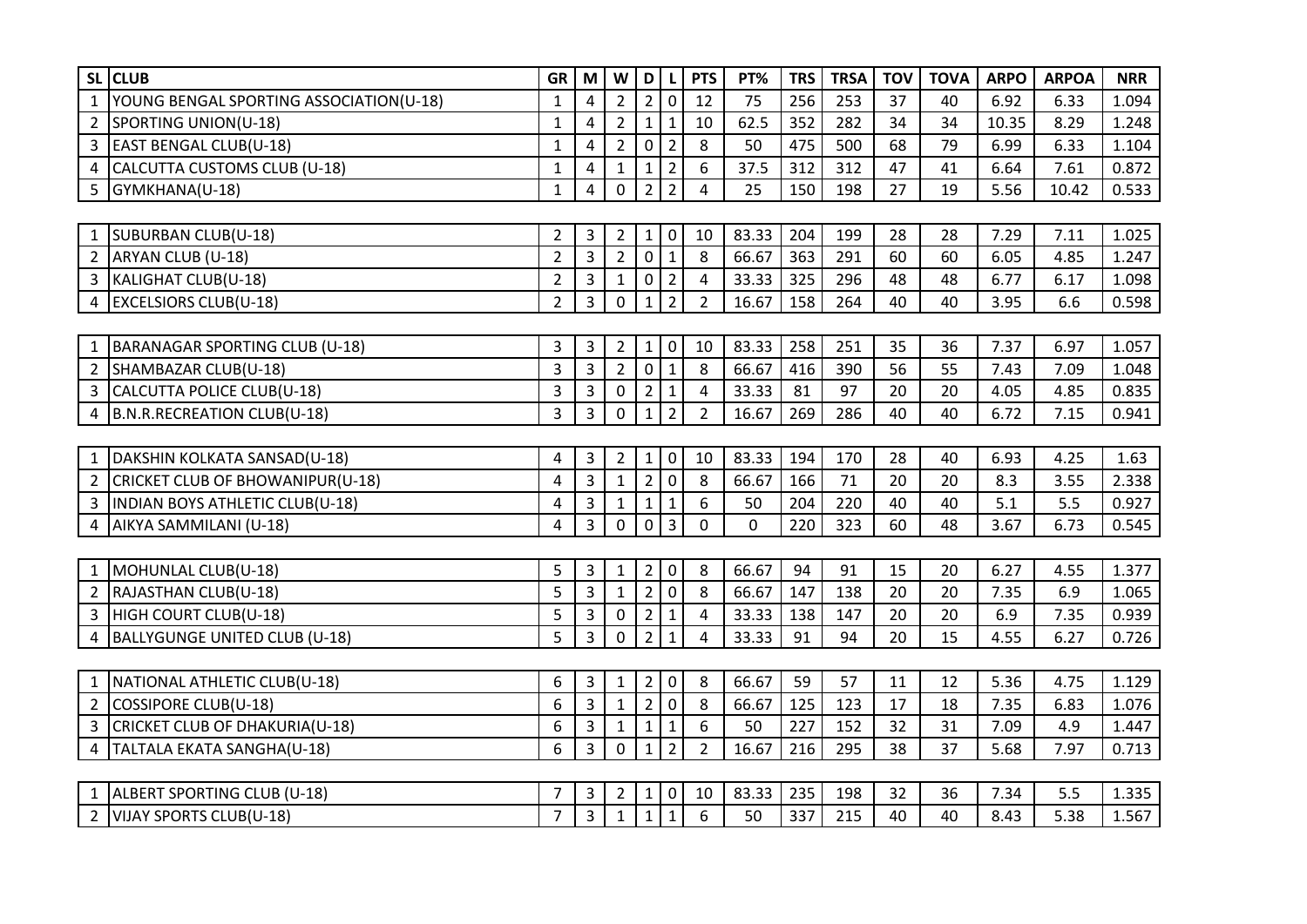|                | SL CLUB                              | GR             | M              | W              | D              | $\mathbf{L}$   | <b>PTS</b>     | PT%         | <b>TRS</b> | <b>TRSA</b> | <b>TOV</b> | <b>TOVA</b> | <b>ARPO</b> | <b>ARPOA</b> | <b>NRR</b> |
|----------------|--------------------------------------|----------------|----------------|----------------|----------------|----------------|----------------|-------------|------------|-------------|------------|-------------|-------------|--------------|------------|
| $\overline{3}$ | ARIADAHA SPORTING CLUB (U-18)        | $\overline{7}$ | $\overline{3}$ | 1              | $\mathbf{1}$   | $\mathbf{1}$   | 6              | 50          | 207        | 208         | 40         | 36          | 5.17        | 5.78         | 0.896      |
|                | 4   FRIENDS ATHLETIC CLUB(U-18)      | $\overline{7}$ | 3              | $\mathbf 0$    | $\mathbf{1}$   | $\overline{2}$ | $\overline{2}$ | 16.67       | 206        | 364         | 36         | 36          | 5.72        | 10.11        | 0.566      |
|                |                                      |                |                |                |                |                |                |             |            |             |            |             |             |              |            |
|                | 1   Y.M.C.A (CHOW BR.)(U-18)         | 8              | 3              | $\overline{2}$ | 0              | 1              | 8              | 66.67       | 344        | 333         | 52         | 50          | 6.62        | 6.66         | 0.993      |
|                | 2 GEORGE TELEGRAPH SPORTS CLUB(U-18) | 8              | $\overline{3}$ | $\mathbf{1}$   | $\mathbf{1}$   | $\mathbf{1}$   | 6              | 50          | 364        | 328         | 48         | 48          | 7.58        | 6.83         | 1.11       |
| 3              | HOWRAH UNION(U-18)                   | 8              | 3              | $\mathbf{1}$   | $\mathbf{1}$   | $\mathbf{1}$   | 6              | 50          | 174        | 219         | 26         | 28          | 6.69        | 7.82         | 0.856      |
|                | 4 BALAK SANGHA (U-18)                | 8              | 3              | 0              | 2 <sup>1</sup> | $\mathbf 1$    | 4              | 33.33       | 233        | 235         | 32         | 32          | 7.28        | 7.34         | 0.991      |
|                |                                      |                |                |                |                |                |                |             |            |             |            |             |             |              |            |
|                | 1  BHOWANIPUR CLUB (U-18)            | 9              | 3              | 3              | 0 <sub>0</sub> |                | 12             | 100         | 468        | 266         | 51         | 60          | 9.18        | 4.43         | 2.07       |
| $\overline{2}$ | TAPAN MEMORIAL CLUB(U-18)            | 9              | 3              | $\overline{2}$ | $\mathbf{0}$   | $\mathbf{1}$   | 8              | 66.67       | 306        | 413         | 58         | 60          | 5.28        | 6.88         | 0.766      |
| 3              | POLICE ATHLETIC CLUB(U-18)           | 9              | 3              | 1              | $\mathbf 0$    | $\overline{2}$ | 4              | 33.33       | 334        | 424         | 60         | 58          | 5.57        | 7.31         | 0.761      |
|                | 4   UNITED CLUB(U-18)                | 9              | $\overline{3}$ | $\mathbf 0$    | $\overline{0}$ | $\overline{3}$ | $\mathbf 0$    | $\mathbf 0$ | 359        | 364         | 60         | 51          | 5.98        | 7.14         | 0.838      |
|                |                                      |                |                |                |                |                |                |             |            |             |            |             |             |              |            |
|                | 1   TALTALA INSTITUTE(U-18)          | 10             | 3              | $\overline{2}$ | $\mathbf{1}$   | $\mathbf 0$    | 10             | 83.33       | 278        | 195         | 36         | 40          | 7.72        | 4.88         | 1.584      |
|                | ANANDA BAZAR PATRIKA SP. CLUB(U-18)  | 10             | 3              | $\mathbf{1}$   | $2^{\circ}$    | $\Omega$       | 8              | 66.67       | 152        | 119         | 17         | 17          | 8.94        | 7            | 1.277      |
|                | 3 BANI NIKETAN SPORTS CLUB (U-18)    | 10             | $\overline{3}$ | $\mathbf{1}$   | $\mathbf{0}$   | $\overline{2}$ | $\overline{4}$ | 33.33       | 370        | 378         | 57         | 53          | 6.49        | 7.13         | 0.91       |
|                | 4 STAR SPORTING CLUB(U-18)           | 10             | 3              | $\mathbf 0$    | $\mathbf{1}$   | $\overline{2}$ | $\overline{2}$ | 16.67       | 228        | 336         | 40         | 40          | 5.7         | 8.4          | 0.679      |
|                |                                      |                |                |                |                |                |                |             |            |             |            |             |             |              |            |
|                | 1  TOWN CLUB(U-18)                   | 11             | 3              | 3              | $\overline{0}$ | 0              | 12             | 100         | 397        | 390         | 51         | 60          | 7.78        | 6.5          | 1.198      |
|                | 2   WARI ATHLETIC CLUB(U-18)         | 11             | $\overline{3}$ | $\mathbf{1}$   | $\mathbf 0$    | $\overline{2}$ | $\overline{4}$ | 33.33       | 400        | 374         | 60         | 58          | 6.67        | 6.45         | 1.034      |
|                | 3 CALCUTTA CRICKET CLUB (U-18)       | 11             | 3              | $\mathbf{1}$   | $\mathbf 0$    | $\overline{2}$ | $\overline{a}$ | 33.33       | 438        | 445         | 60         | 59          | 7.3         | 7.54         | 0.968      |
|                | 4  INTERNATIONAL CLUB(U-18)          | 11             | 3              | 1              | $\mathbf 0$    | $\overline{2}$ | $\overline{4}$ | 33.33       | 338        | 364         | 59         | 53          | 5.73        | 6.87         | 0.834      |
|                |                                      |                |                |                |                |                |                |             |            |             |            |             |             |              |            |
|                | 1 UTTARPALLI MILAN SANGHA(U-18)      | 12             | 3              | 3              | 0 <sub>0</sub> |                | 12             | 100         | 637        | 340         | 60         | 60          | 10.62       | 5.67         | 1.874      |
| $2^{\circ}$    | MD.SPORTING CLUB(U-18)               | 12             | $\overline{3}$ | $\mathbf{1}$   | $\mathbf{1}$   | $\mathbf{1}$   | 6              | 50          | 289        | 326         | 40         | 40          | 7.22        | 8.15         | 0.887      |
| 3              | MEASURERS CLUB(U-18)                 | 12             | 3              | 1              | $\mathbf{1}$   | 1              | 6              | 50          | 241        | 372         | 40         | 40          | 6.03        | 9.3          | 0.648      |
|                | 4 BEHALA FRIENDS UNION CLUB (U-18)   | 12             | $\overline{3}$ | $\mathbf 0$    | $\circ$        | $\overline{3}$ | 0              | $\mathbf 0$ | 312        | 441         | 60         | 60          | 5.2         | 7.35         | 0.707      |
|                |                                      |                |                |                |                |                |                |             |            |             |            |             |             |              |            |
|                | 1 AURORA ATHLETIC ASSOCIATION (U-18) | 13             | 3              | 3              | $\overline{0}$ | $\mathbf 0$    | 12             | 100         | 462        | 342         | 60         | 60          | 7.7         | 5.7          | 1.351      |
|                | TOLLYGUNGE AGRAGAMI(U-18)            | 13             | 3              | 2              | $\circ$        | 1              | 8              | 66.67       | 434        | 398         | 52         | 60          | 8.35        | 6.63         | 1.258      |
|                | 3   NETAJI SUBHAS INSTITUTE(U-18)    | 13             | 3              | $\mathbf{1}$   | $\mathbf 0$    | $\overline{2}$ | 4              | 33.33       | 384        | 345         | 60         | 52          | 6.4         | 6.63         | 0.965      |
|                | 4 SHIBPUR INSTITUTE(U-18)            | 13             | 3              | $\mathbf 0$    | $\mathbf 0$    | $\overline{3}$ | $\mathbf 0$    | 0           | 374        | 569         | 60         | 60          | 6.23        | 9.48         | 0.657      |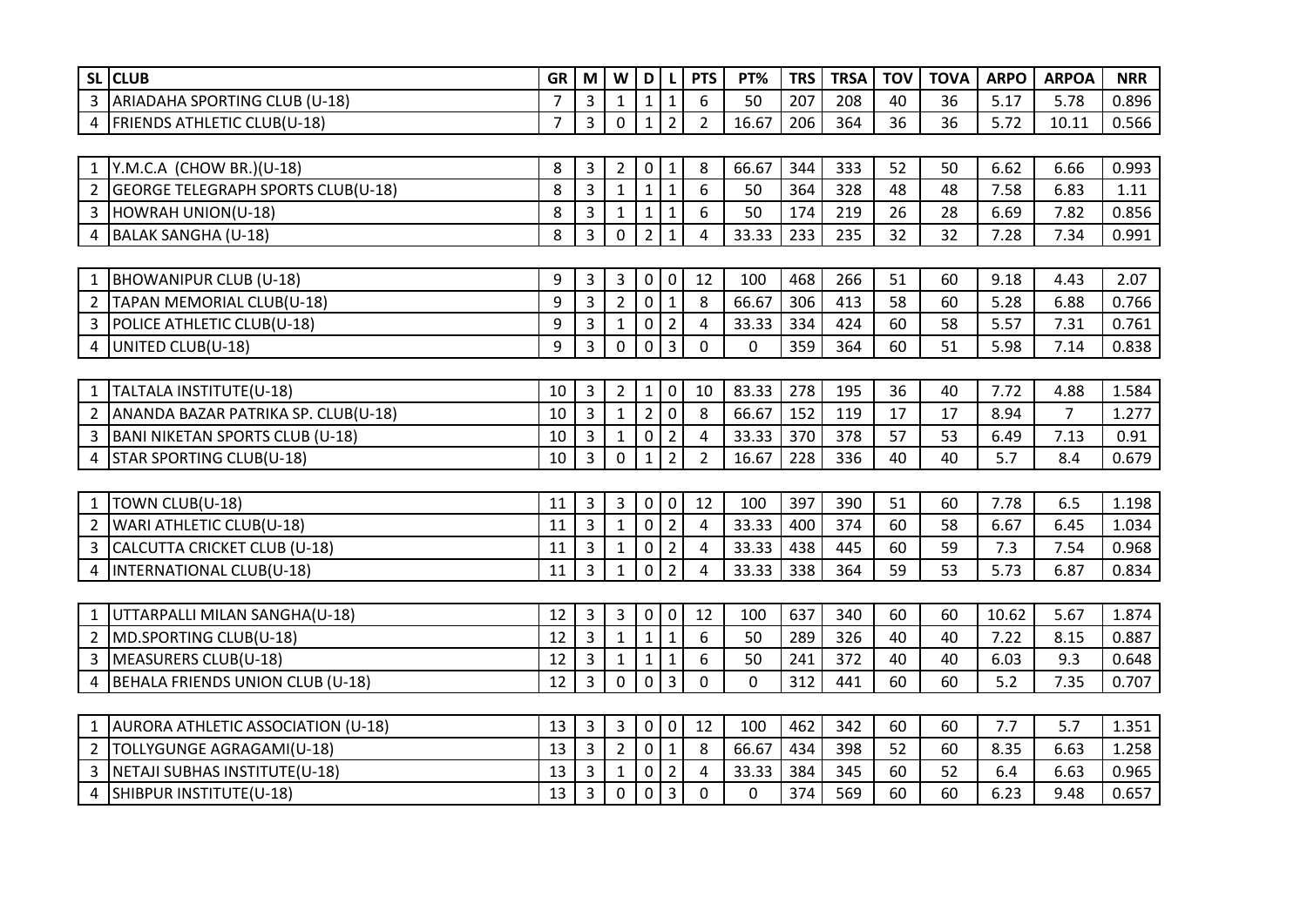| SL CLUB                                             | GR I            | M              | W              | D               | L              | <b>PTS</b>     | PT%         | <b>TRS</b> | <b>TRSA</b> | <b>TOV</b> | <b>TOVA</b> | <b>ARPO</b>    | <b>ARPOA</b> | <b>NRR</b> |
|-----------------------------------------------------|-----------------|----------------|----------------|-----------------|----------------|----------------|-------------|------------|-------------|------------|-------------|----------------|--------------|------------|
| KUMARTULI INSTITUTE(U-18)<br>$\mathbf{1}$           | 14              | $\overline{3}$ | $\mathbf{3}$   | $\mathbf 0$     | $\mathbf 0$    | 12             | 100         | 374        | 368         | 51         | 60          | 7.33           | 6.13         | 1.196      |
| 2 SOUTH SUBURBAN CLUB(U-18)                         | 14              | $\overline{3}$ | $\mathbf{1}$   | $1\overline{ }$ | $\mathbf{1}$   | 6              | 50          | 320        | 297         | 40         | 36          | 8              | 8.25         | 0.97       |
| $3$ ABASAR (U-18)                                   | 14              | 3              | $\mathbf{1}$   | $\mathbf 0$     | $\overline{2}$ | 4              | 33.33       | 384        | 388         | 60         | 56          | 6.4            | 6.93         | 0.924      |
| 4   NARKELDANGA SIR GOOROODAS INSTITUTE(U-18)       | 14              | $\overline{3}$ | $\mathbf 0$    | $\mathbf{1}$    | $\overline{2}$ | $\overline{2}$ | 16.67       | 242        | 267         | 40         | 39          | 6.05           | 6.85         | 0.884      |
|                                                     |                 |                |                |                 |                |                |             |            |             |            |             |                |              |            |
| SAHAPUR SPORTING CLUB(U-18)                         | 15              | $\overline{3}$ | $\mathbf{3}$   | $\mathbf 0$     | $\mathbf 0$    | 12             | 100         | 370        | 356         | 57         | 60          | 6.49           | 5.93         | 1.094      |
| 2 HOWRAH SPORTING CLUB(U-18)                        | 15              | $\overline{3}$ | $\overline{2}$ | $\overline{0}$  | $\mathbf 1$    | 8              | 66.67       | 431        | 364         | 60         | 60          | 7.18           | 6.07         | 1.184      |
| 3   MAURI SPORTING CLUB(U-18)                       | 15              | $\overline{3}$ | $\mathbf{1}$   | $\mathbf 0$     | $\overline{2}$ | $\overline{4}$ | 33.33       | 352        | 368         | 60         | 60          | 5.87           | 6.13         | 0.957      |
| 4 CALCUTTA UNIVERSITY INSTITUTE(U-18)               | 15 <sub>1</sub> | $\overline{3}$ | $\mathbf 0$    | $\mathbf 0$     | $\overline{3}$ | $\mathbf 0$    | $\mathbf 0$ | 388        | 453         | 60         | 57          | 6.47           | 7.95         | 0.814      |
|                                                     |                 |                |                |                 |                |                |             |            |             |            |             |                |              |            |
| VICTORIA SPORTING CLUB(U-18)                        | 16              | 3              | $\mathbf{3}$   | $\mathbf 0$     | $\mathbf 0$    | 12             | 100         | 469        | 358         | 60         | 60          | 7.82           | 5.97         | 1.31       |
| KOLKATA UNION SPORTING CLUB(U-18)<br>$\overline{2}$ | 16              | $\overline{3}$ | $\mathbf 1$    | 1               | $\mathbf{1}$   | 6              | 50          | 342        | 314         | 40         | 40          | 8.55           | 7.85         | 1.089      |
| 3 BURNPUR CRICKET CLUB (U-18)                       | 16              | $\overline{3}$ | $\mathbf{1}$   | 1               | $\mathbf{1}$   | 6              | 50          | 268        | 330         | 40         | 40          | 6.7            | 8.25         | 0.812      |
| AMATEUR CRICKET CLUB (U-18)<br>$\overline{4}$       | 16              | $\overline{3}$ | $\mathbf 0$    | $\mathbf 0$     | $\overline{3}$ | $\mathbf 0$    | $\mathbf 0$ | 407        | 484         | 60         | 60          | 6.78           | 8.07         | 0.841      |
|                                                     |                 |                |                |                 |                |                |             |            |             |            |             |                |              |            |
| 1   Y.M.C.A. (COLL BR.) (U-18)                      | 17              | $\overline{3}$ | 3 <sup>1</sup> | $\mathbf 0$     | $\mathbf 0$    | 12             | 100         | 580        | 268         | 60         | 60          | 9.67           | 4.47         | 2.164      |
| DALHOUSIE ATHLETIC CLUB(U-18)<br>$\overline{2}$     | 17              | $\overline{3}$ | $\overline{2}$ | $\mathbf 0$     | $\mathbf{1}$   | 8              | 66.67       | 369        | 356         | 58         | 60          | 6.36           | 5.93         | 1.072      |
| 3 JORABAGAN CLUB(U-18)                              | 17              | $\overline{3}$ | $\mathbf 0$    | $\mathbf{1}$    | $\overline{2}$ | $\overline{2}$ | 16.67       | 223        | 293         | 40         | 38          | 5.58           | 7.71         | 0.723      |
| 4 BHUKAILASH SPORTING CLUB (U-18)                   | 17              | $\overline{3}$ | $\mathbf 0$    | $\mathbf{1}$    | $\overline{2}$ | $\overline{2}$ | 16.67       | 168        | 423         | 40         | 40          | 4.2            | 10.57        | 0.397      |
|                                                     |                 |                |                |                 |                |                |             |            |             |            |             |                |              |            |
| WHITE BORDER CLUB(U-18)                             | 18              | 3              | $2^{\circ}$    | $\mathbf{1}$    | 0              | 10             | 83.33       | 316        | 185         | 28         | 36          | 11.29          | 5.14         | 2.196      |
| 2 ALIPORE SPORTING CLUB (U-18)                      | 18              | $\overline{3}$ | $\overline{2}$ | $\mathbf{1}$    | $\pmb{0}$      | 10             | 83.33       | 177        | 132         | 19         | 26          | 9.32           | 5.08         | 1.835      |
| 3   W.B. ASSOCIATION OF THE DEAF(U-18)              | 18              | $\overline{3}$ | $\mathbf{1}$   | $\overline{0}$  | $\overline{2}$ | $\overline{a}$ | 33.33       | 328        | 332         | 51         | 45          | 6.43           | 7.38         | 0.872      |
| PAIKPARA SPORTING CLUB(U-18)<br>4                   | 18              | $\overline{3}$ | $\mathbf 0$    | $\overline{0}$  | $\overline{3}$ | $\mathbf 0$    | $\mathbf 0$ | 196        | 368         | 42         | 33          | 4.67           | 11.15        | 0.418      |
|                                                     |                 |                |                |                 |                |                |             |            |             |            |             |                |              |            |
| CALCUTTA RANGERS CLUB(U-18)                         | 19              | $\overline{3}$ | $\overline{2}$ | $\mathbf{1}$    | $\mathbf 0$    | 10             | 83.33       | 175        | 173         | 25         | 40          | $\overline{7}$ | 4.33         | 1.618      |
| 2 SARAT SAMITY(U-18)                                | 19              | $\overline{3}$ | $\overline{2}$ | $\mathbf{1}$    | $\mathbf 0$    | 10             | 83.33       | 163        | 158         | 28         | 40          | 5.82           | 3.95         | 1.474      |
| 3 BELGACHIA UNITED CLUB (U-18)                      | 19              | $\overline{3}$ | $\mathbf{1}$   | $\overline{0}$  | $\overline{2}$ | $\overline{4}$ | 33.33       | 253        | 251         | 58         | 49          | 4.36           | 5.12         | 0.852      |
| <b>GREER SPORTING CLUB(U-18)</b><br>$\overline{4}$  | 19              | $\overline{3}$ | $\mathbf 0$    | $\overline{0}$  | $\mathbf{3}$   | $\mathbf 0$    | 0           | 246        | 255         | 60         | 42          | 4.1            | 6.07         | 0.675      |
|                                                     |                 |                |                |                 |                |                |             |            |             |            |             |                |              |            |
|                                                     |                 |                |                |                 |                |                |             |            |             |            |             |                |              |            |
| SALKIA FRIENDS ASSOCIATION(U-18)                    | 20              | 3              | 3              | 0               | 0              | 12             | 100         | 270        | 210         | 40         | 40          | 6.75           | 5.25         | 1.286      |
| 2 BANTRA CRICKET CLUB (U-18)                        | 20              | $\overline{3}$ | $2^{\circ}$    | $\mathbf 0$     | $\mathbf{1}$   | 8              | 66.67       | 298        | 299         | 47         | 60          | 6.34           | 4.98         | 1.272      |